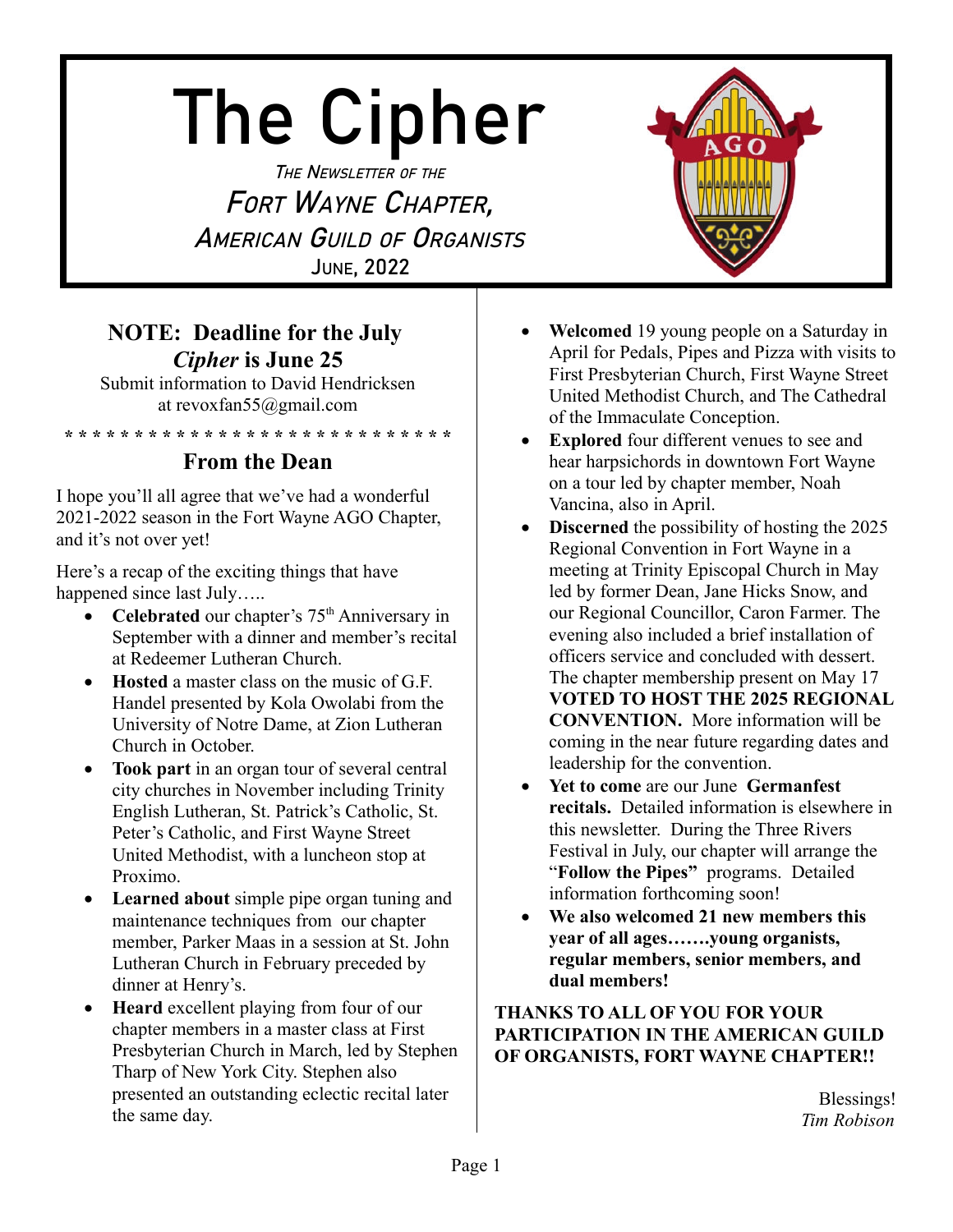# **Upcoming 2021-2022 Chapter Events**

**Germanfest Organ Recitals –** five consecutive days of organ recitals during Germanfest. Each program begins at 12:15 PM. The line-up is as follows:

- Monday, June 6 Noah Vancina at Emmanuel Lutheran Church
- Tuesday, June 7 Michael Hollman at Zion Lutheran Church
- Wednesday, June 8 Geoffrey North at First Wayne Street UMC
- Thursday, June 9 Michael Dulac at The Cathedral of the Immaculate Conception
- Friday, June 10 Ryan Kennedy at Trinity Episcopal Church

**Follow the Pipes** – a series of programs as part of Fort Wayne's annual Three Rivers Festival, to be held July 8-16

**\* \* \* \* \* \* \* \* \* \* \* \* \* \* \* \* \* \* \* \* \* \* \* \* \* \* \* \***

#### **Black and White Silent Film Series Accompanied by the Grande Page Pipe Organ**

Join the Embassy Theatre as it celebrates the 100th anniversary of great silent films plus a special screening of The Iron Horse. Attendees will be transported back to the earliest days of Hollywood when silent films filled the screen as the melodious tunes of the pipe organ filled the theater.

The series is as follows:

- Sunday, June 12, 3 p.m. *Blood and Sand* featuring Rudolph Valentino; Dennis James, organist
- Sunday, June 26, 3 p.m. *Grandma's Boy* featuring Harold Lloyd; Clark Wilson, organist
- Sunday, July 10, 3 p.m. *Oliver Twist* featuring Lon Chaney; Clark Wilson, organist
- Sunday, July 24, 3 p.m. *The Iron Horse* featuring George O'Brien; Dennis James, organist

The Grande Page, installed in 1928, is one of only three organs of its kind. Its enticing tones bring silent film to life by emulating multiple instruments and

other recognizable sounds like sirens, train whistles and chirping birds.

TICKETS are FREE for ages 12 and under, 65 and over, and members of the Embassy. All other tickets are \$10 (plus applicable fees) and can be purchased at ticketmaster.com. To avoid convenience fees or to obtain free tickets, please visit the STAR Bank box office at the Embassy (260.424.5665) at 125 W. Jefferson Blvd., Fort Wayne. The box office is open Monday through Friday from 10 a.m. to 6 p.m.

Visit www.fwembassytheatre.org/organ-and-filmseries/ for more information.

The Embassy Theatre Foundation thanks Thomas and Penelope Mathiesen for sponsoring this program. Activities at the Embassy are made possible in part by Arts United of Greater Fort Wayne and the Indiana Arts Commission, which receives support from the State of Indiana and the National Endowment for the Arts.

# **\* \* \* \* \* \* \* \* \* \* \* \* \* \* \* \* \* \* \* \* \* \* \* \* \* \* \* \***

### **"Send Off" program for Austin organ**

A "send off" program featuring Nathan, Grime, Paul Grime, Kevin Hildebrand, Matthew Machemer, and Joel Stoppenhagen, organists will be held Monday, June 6 at 7:00 PM at St. Paul's Lutheran Church in Fort Wayne. This evening will be the last time the organ will be heard for the rest of the summer, prior to cleaning of the chambers and rebuilding of the console.

In addition, Mr. Keith Williams from the Buzard organ company will make remarks to the audience about the renovation project that will begin the next morning.

Later that same week, most of the pipes will be removed. The organ chambers will also be cleaned for the first time since 1942, when most of the current instrument was installed. Finally, the organ console will be dismantled and removed to the workshop of the Buzard organ company in Champaign, Illinois, where it will be rebuilt and overhauled.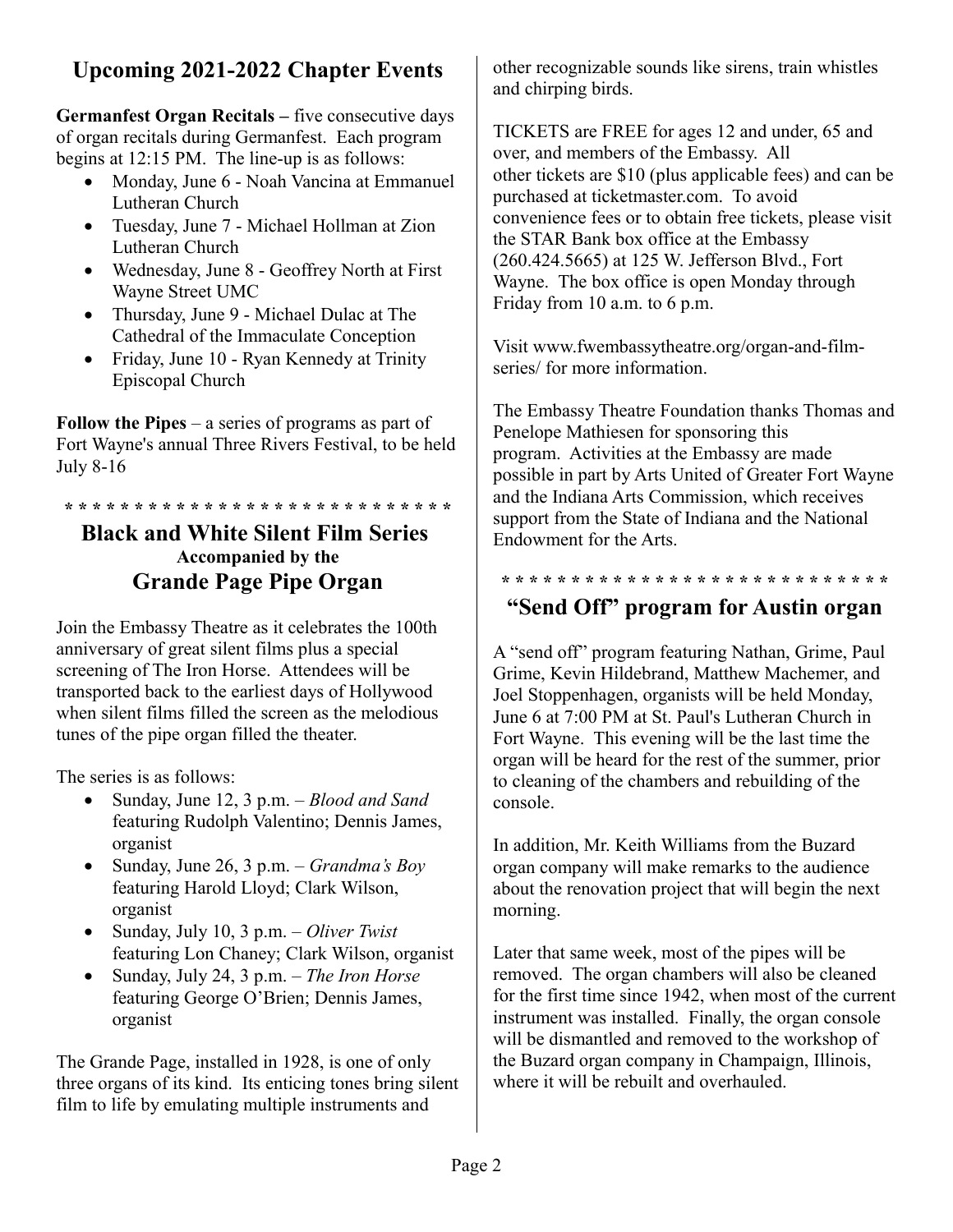#### **Wednesdays on Wayne Street**

First Wayne Street United Methodist Church continues its *Wednesdays on Wayne Street* series with four programs in June, each beginning at 12:15. There is no admission charge.

- June 1 Jonathan & Natalie Young, piano and voice
- June 8 Geoffrey North, organ
- June 15 Andrew Nesler, piano (Prokofiev Sonata No. 8)
- June 22 Vivianne Belanger, flute (Enescu, Doppler and others)

**\* \* \* \* \* \* \* \* \* \* \* \* \* \* \* \* \* \* \* \* \* \* \* \* \* \* \* \***

#### **Sursa American Organ Competition Ball State University**

Ball State University will host the fourth Sursa American organ Competition in September, 2022. Applications are now being accepted for both the preprofessional and the high school divisions. The application deadline for both divisions is July 15.

Participants will perform on the 3/63 Goulding & Wood organ in Sursa Recital Hall.

For details about the competition and application process, visit this link: [https://www.bsu.edu/academics/collegesanddepartme](https://www.bsu.edu/academics/collegesanddepartments/music/about-us/news-and-events/sursa-american-organ-competition) [nts/music/about-us/news-and-events/sursa-american](https://www.bsu.edu/academics/collegesanddepartments/music/about-us/news-and-events/sursa-american-organ-competition)[organ-competition](https://www.bsu.edu/academics/collegesanddepartments/music/about-us/news-and-events/sursa-american-organ-competition)

**\* \* \* \* \* \* \* \* \* \* \* \* \* \* \* \* \* \* \* \* \* \* \* \* \* \* \* \***

#### **June & July Choral and Organ Events**

Please send information about July and August events by June 25 to David Hendricksen at revoxfan55@gmail.com for the July issue of *The Cipher.*

Sunday, June 5, 2:00 PM Matt Dierking, organ recital, Rose Auditorium, Dayton Art Institute, Dayton, OH

Monday, June 6, 12:15 PM Noah Vancina, Germanfest organ recital, Emmanuel Lutheran Church, Fort Wayne

Monday, June 6, 7:00 PM "Send-off" program for the Austin organ prior to renovation, featuring Nathan Grime, Paul Grime, Kevin Hildebrand, Matthew Machemer, Joel Stoppenhagen, organists. St. Paul's Lutheran Church, Fort Wayne.

Tuesday, June 7, 12:15 PM Michael Hollman, Germanfest organ recital, Zion Lutheran Church, Fort Wayne

Wednesday, June 8, 12:15 PM Geoffrey North, Germanfest organ recital, First Wayne Street United Methodist Church, Fort Wayne

Thursday, June 9, 12:15 PM Michael Dulac, Germanfest organ recital, Cathedral of the Immaculate Conception, Fort Wayne

Friday, June 10, 12:15 PM Ryan Kennedy, Germanfest organ recital, Trinity Episcopal Church, Fort Wayne

Friday, June 10, 7:30 PM Cincinnati Youth Choir on tour, First Wayne Street United Methodist Church, Fort Wayne

Sunday, June 12, 3:00 PM *Blood and Sand* – silent film with organ accompaniment by Dennis James. Embassy Theatre, Fort Wayne

Sunday, June 19, 2:00 PM Matt Dierking, organ recital, Rose Auditorium, Dayton Art Institute, Dayton, OH

Sunday, June 26, 3:00 PM *Grandma's Boy* – silent film with organ accompaniment by Clark Wilson. Embassy Theatre, Fort Wayne

Sunday, July 10, 3:00 PM *Oliver Twist* – silent film with organ accompaniment by Clark Wilson. Embassy Theatre, Fort Wayne

Sunday, June 26, 3:00 PM *The Iron Horse* – silent film with organ accompaniment by Dennis James. Embassy Theatre, Fort Wayne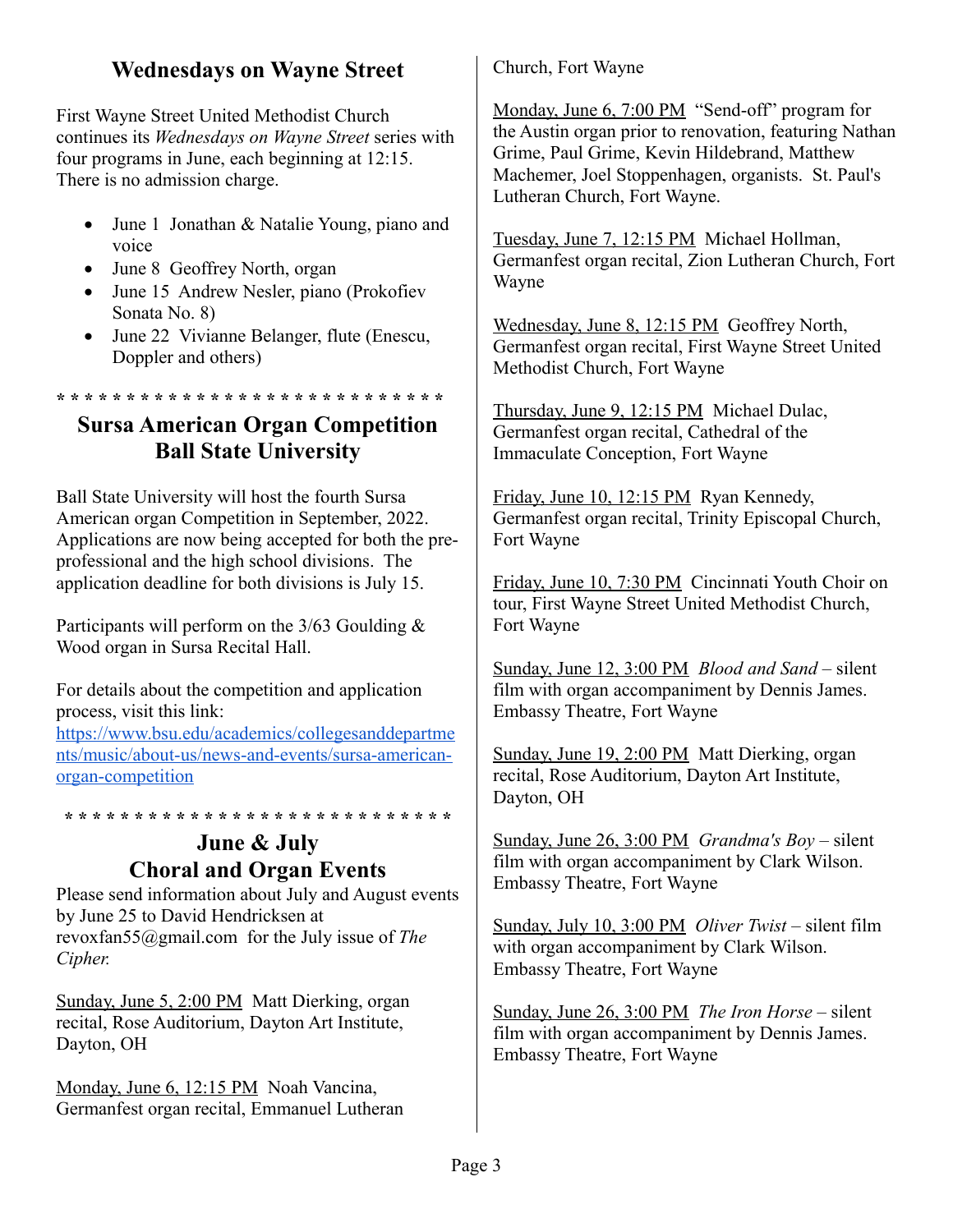## **Positions Available**

Unitarian Universalist Congregation, 5310 Old Mill Rd. Fort Wayne. Pianist needed for 10:30 AM Sunday service and one weeknight choir rehearsal. Contact: Rev. Misty-Dawn Shelly, or Kirsten Eckert-Smith, 260-744-1867 or uufortwayne@frontier.com

St. John Bosco Catholic Church, 220 N. Main Street, Churubusco, IN. Pianist needed for weekend Masses. Contact: Father Drew Curry, 260-693-9578 or frandrewcurry@yahoo.com

Grace Episcopal Church, Defiance Ohio. Small congregation needs a pianist to play for 10:00AM service. Compensation based on ability and skill. Contact: Fr. John Hagan, 304-545-1734 or frjohnhagan@aol.com

#### **\* \* \* \* \* \* \* \* \* \* \* \* \* \* \* \* \* \* \* \* \* \* \* \* \* \* \* \* Listing of used organ music cheap!**

George Butterfield, of Organ Stop, Inc. in El Cajon, CA publishes a periodic list of used organ music for sale at very reasonable prices. The current list is a pdf document of 61 pages (!). The items are graded A, B, or C for condition, and priced accordingly.

If interested in receiving a list, contact Butterfield by email at organstopsales@aol.com

Here are the section headings of the current list, to give an idea of the scope of the material for sale:

- Organ: single composer solos and collections
- Bach organ: single titles
- Bach organ collections
- Bach organ works by edition
- Organ collections by title
- Organ: manuals only
- Duets for two organs
- Sacred duets for organ & piano
- Advent & Christmas Organ
- Lent & Easter Organ (solo and with instruments)
- Organ with instruments and Hymn Concertatos
- Organ methods
- Organ wedding music
- Organ funeral/memorial service
- Organ free accompaniments & harmonizations
- Books on Music
- Organ subscription magazines
- Choral scores oratorios, cantatas, etc.
- Choral collections
- Children's Choral music
- Christmas vocal sheet music (piano)
- Vocal solos & Collections
- Sacred Vocal Descants
- Sacred Piano solos
- Classical piano solos, duets, collections

# **\* \* \* \* \* \* \* \* \* \* \* \* \* \* \* \* \* \* \* \* \* \* \* \* \* \* \* \***

#### **Midwest Choir Festival**

Dear AGO Members, I'm writing to invite you to the Midwest Residential Choir Festival, July 5-10, 2022.

We are a new annual event inspired by RSCM America Summer Training Courses that brings together the best in music, worship, and safe residential experience to Midwest, Mid-south, and wider USA choristers and adults. Our central location in Evansville, Indiana is ideally placed regionally and nationally to bring this type of opportunity closer to you.

We have an informative website at https://midwestchoirfestival.org/ that will tell you much more about the Festival and where you can register to attend. If you like what you see, please follow, and share on your social media as we spread the word about this unique offering.

If you have any questions, please do not hesitate to reach out to me.

Robert Nicholls, Manager, Midwest Choir Festival Director of Music, First Presbyterian Church 609 SE Second Street, Evansville IN 47713 812.423.6297 robertn@firstpresevansville.com

#### **\* \* \* \* \* \* \* \* \* \* \* \* \* \* \* \* \* \* \* \* \* \* \* \* \* \* \* \* From our Webmaster:**

COLLEAGUES! We'd like to have a page on our FWAGO website that gives information about Northeast Indiana music events. If you are planning a concert series, a single concert, a hymn festival or other related event we will be glad to list it on the website. Please e-mail the information as a file